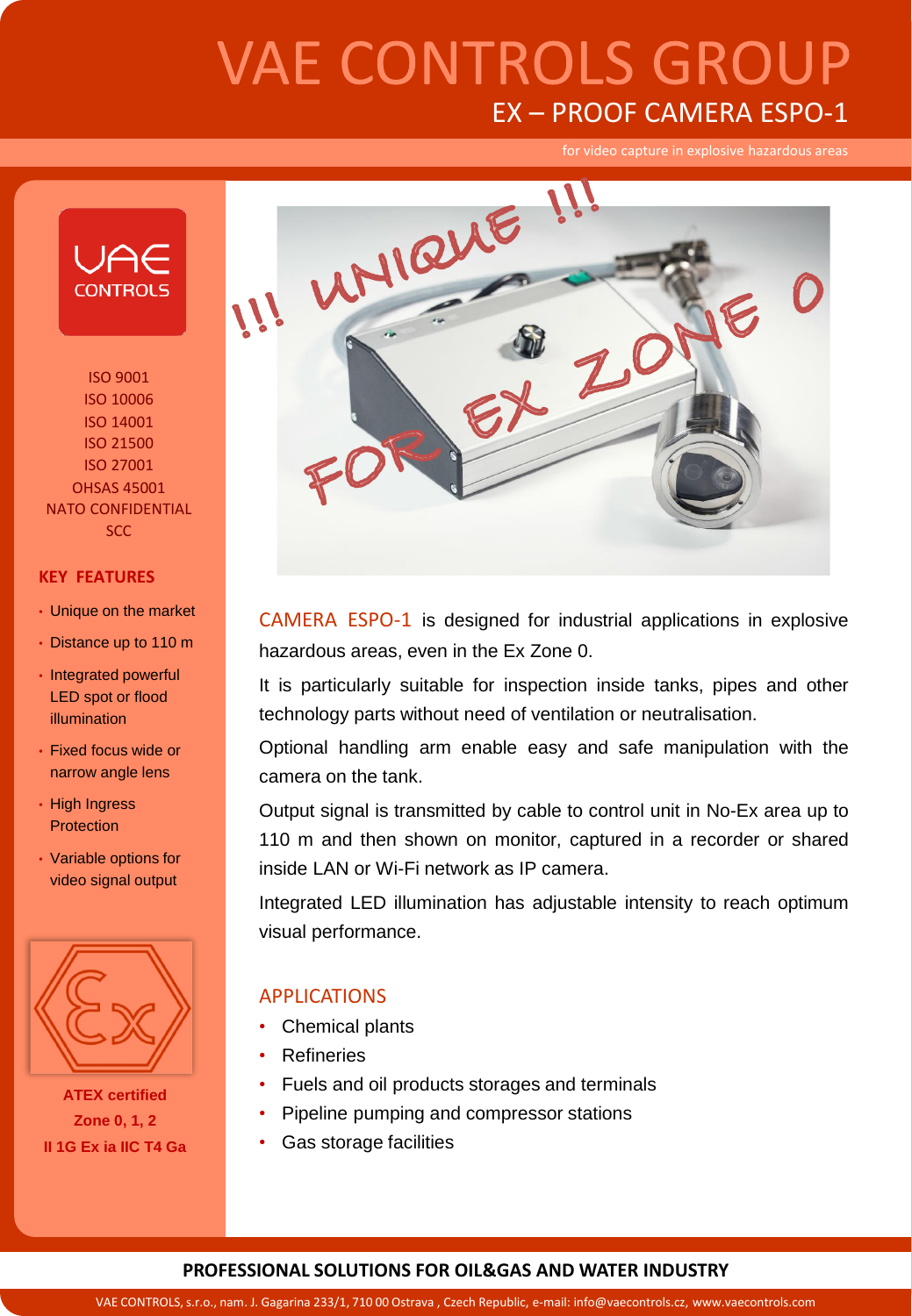for video capture in explosive hazardous areas

## SPECIFICATIONS

| <b>CAMERA:</b>                  |                                                            |
|---------------------------------|------------------------------------------------------------|
| Protection                      | II 1G Ex ia IIC T4 Ga                                      |
| Ingress Protection              | IP68 (submersible 1m to water)                             |
| <b>Body material</b>            | Stainless steel                                            |
| Electronic shutter              | 1/50 - 1/100 000 s                                         |
| Sensitivity                     | $0.05$ Lux                                                 |
| Resolution                      | 720 x 576 pixel (0.4 Mpix)                                 |
| Lens                            | Wide angle f2 - 90° (22 mm) or Short tele f3 - 30° (80 mm) |
| Illuminance                     | $0 - 235$ Lux                                              |
| Light type                      | Spot light or flood light                                  |
| Operation temperature           | -10 $^{\circ}$ C to +50 $^{\circ}$ C                       |
| <b>Dimensions</b>               | Dia. 82 x 71 mm                                            |
| Weight                          | $1.3$ kg                                                   |
| <b>CONTROL UNIT:</b>            |                                                            |
| Protection                      | II (1)G [Ex ia Ga] IIC (to be located in No-Ex area)       |
| Ingress Protection              | IP40                                                       |
| Operation temperature           | $-10^{\circ}$ C to $+50^{\circ}$ C                         |
| Supply Voltage                  | <b>230 VAC</b>                                             |
| Power consumption               | 12 W (max.)                                                |
| <b>HANDLING ARM (optional):</b> |                                                            |
| Location in Ex zone             | 0, 1, 2                                                    |
| Material                        | Aluminium, stainless steel, bronze, PE                     |
| Max. length inside tank         | 3 <sub>m</sub>                                             |
| Horizontal rotation of camera   | +/- 180° continuous                                        |
| Vertical pitch of camera        | 125° continuous (from straight down to 35°up)              |
| Assembly and handling           | Manual                                                     |
| Weight                          | $7$ kg                                                     |





#### **PROFESSIONAL SOLUTIONS FOR OIL&GAS AND WATER INDUSTRY**

VAE CONTROLS, s.r.o., nam. J. Gagarina 233/1, 710 00 Ostrava , Czech Republic, e-mail: info@vaecontrols.cz, www.vaecontrols.com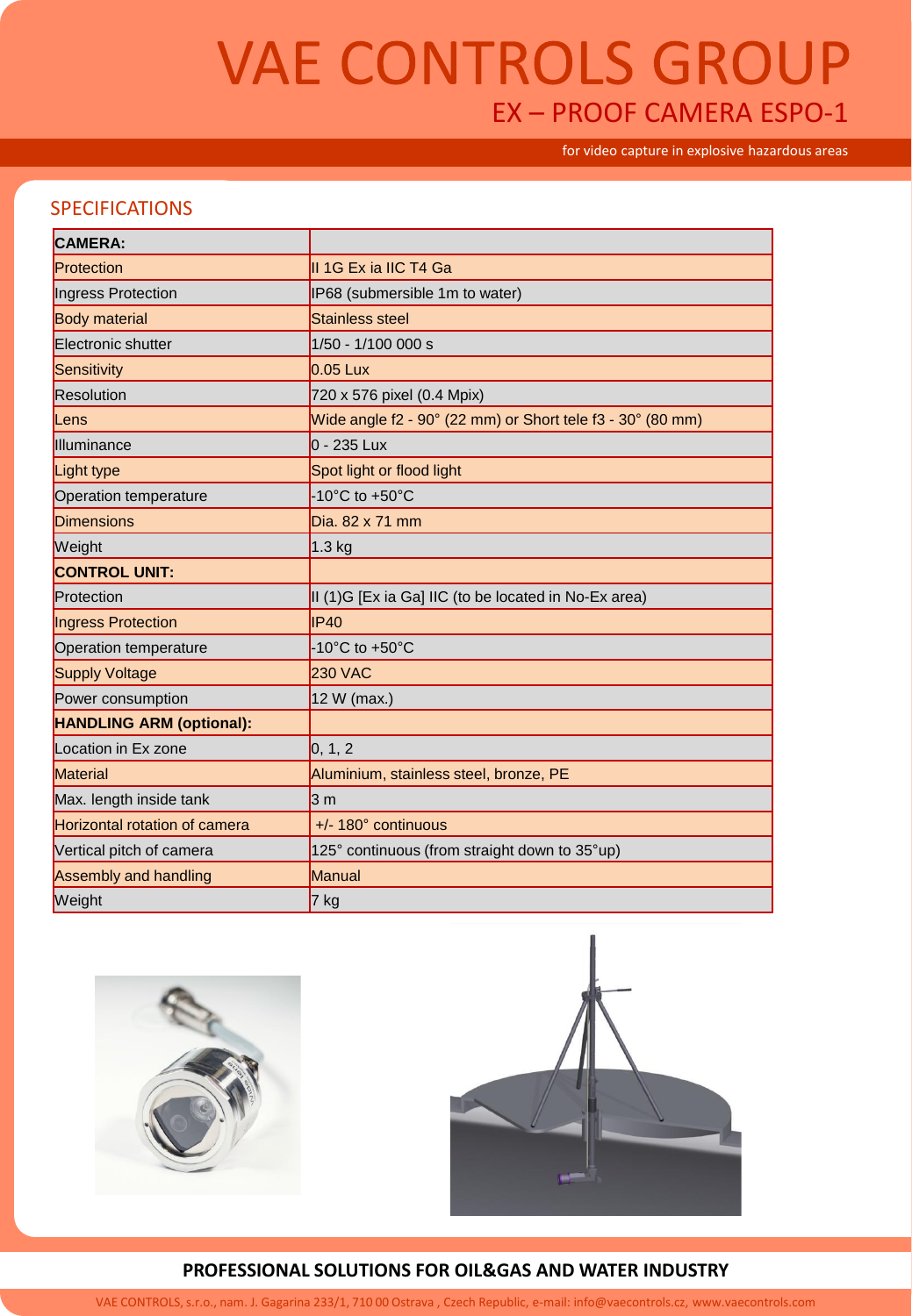for video capture in explosive hazardous areas

### OUTPUT OPTIONS



### **Analogue video signal to display Ethernet LAN (emulated IP camera)**



### **Wi-Fi network (emulated IP camera) Multiple units in Ethernet LAN / Wi-Fi**





**Optional recording unit with various storage capacity is available for all output options.**

#### **PROFESSIONAL SOLUTIONS FOR OIL&GAS AND WATER INDUSTRY**

VAE CONTROLS, s.r.o., nam. J. Gagarina 233/1, 710 00 Ostrava , Czech Republic, e-mail: info@vaecontrols.cz, www.vaecontrols.com